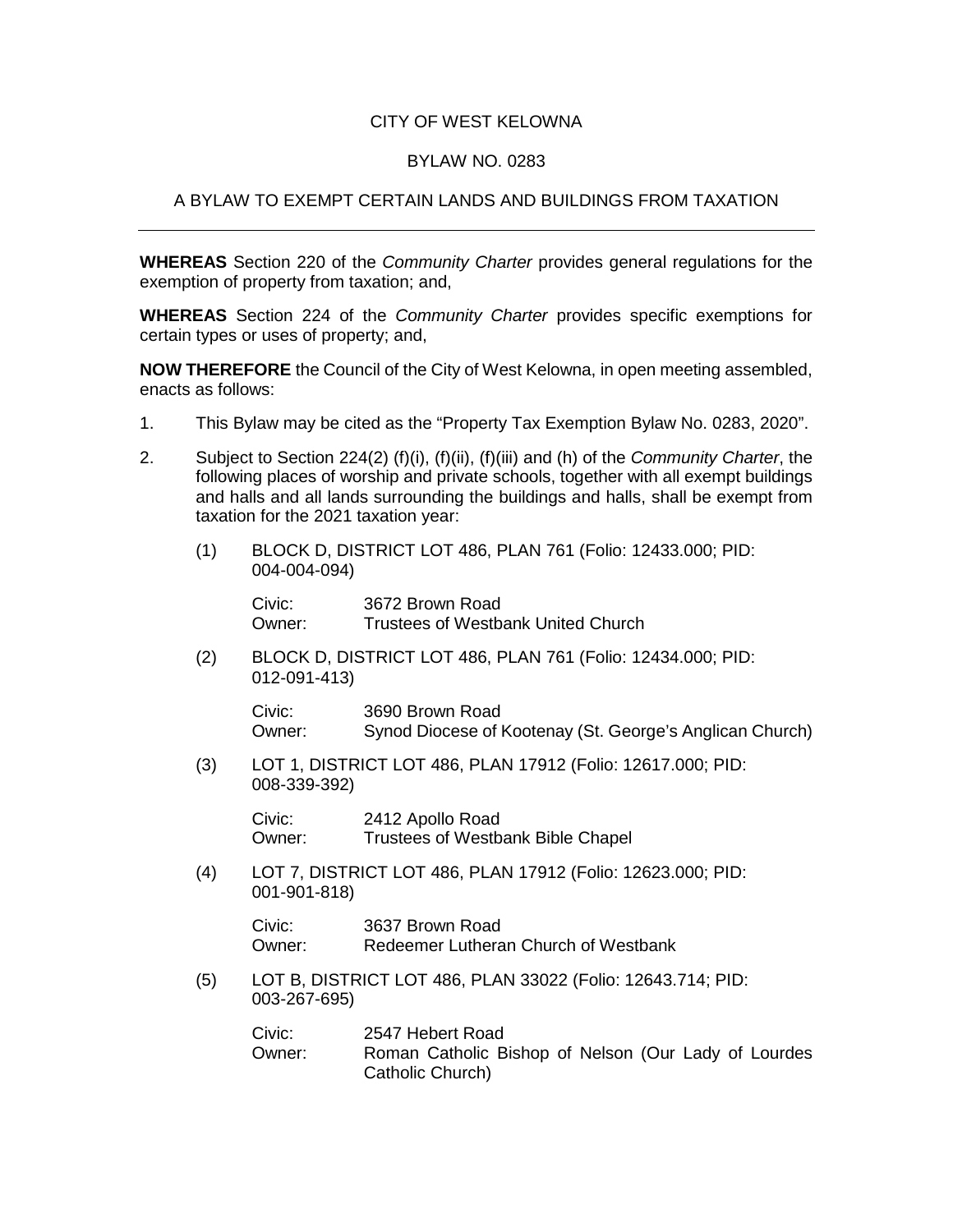(6) LOT A, DISTRICT LOT 486, PLAN 33509 (Folio: 12643.717; PID: 003-164-900)

| Civic: | 2549 Hebert Road                                |
|--------|-------------------------------------------------|
| Owner: | The Trustees of the Congregation of the Highway |
|        | <b>Gospel Hall</b>                              |

(7) LOT B, PLAN 31241 (Folio: 12713.158; PID: 003-761-801)

Civic: 1190 Stevens Road Owner: The B.C. Conference of the Mennonite Brethren Churches (Sunridge Community Church)

(8) LOT 19, DISTRICT LOT 506, PLAN 29377 (Folio: 12746.675; PID: 004-340-078, PID: 004-340-086, and PID: 004-340-248)

Civic: 2630 Alhambra Drive Owner: Lakeview Heights Baptist Church

(9) LOT A, DISTRICT LOT 506, PLAN 35557 (Folio: 12746.730; PID: 001-736-795)

> Civic: 1162 Hudson Road Owner: Grace Lutheran Church of Westbank

(10) LOT 2, DISTRICT LOT 2601, PLAN 34258 (Folio: 14135.112; PID: 003-000-842)

Civic: 2011 Daimler Road Owner: Christian and Missionary Alliance-Can (Westside Alliance Church)

(11) LOT A, DISTRICT LOT 3188, PLAN 32791 (Folio: 14590.552; PID: 003-311-791)

> Civic: 3797 Glenway Road Owner: Stach, Edwin G and Ball, James and Montgomery, Darren (Glenrosa Congregation of Jehovah's Witnesses)

(12) LOT A, DISTRICT LOT 3188, PLAN 34442 (Folio: 14590.670; PID: 002-976-951)

Civic: 3718 Glenway Road Owner: Powers Creek Community Church

(13) LOT 1, DISTRICT LOT 3189, PLAN 36431 (Folio: 14626.664; PID: 003-490-823)

Civic: 3155 Glenrosa Road Owner: B.C. Corp Seventh Day Adventist Church

(14) DISTRICT LOT 3480, PLAN B5391 (Folio: 14711.000; PID: 011-347-678)

Civic: 2600 Hebert Road Owner: Pentecostal Assembly of Canada (Emmanuel Assembly)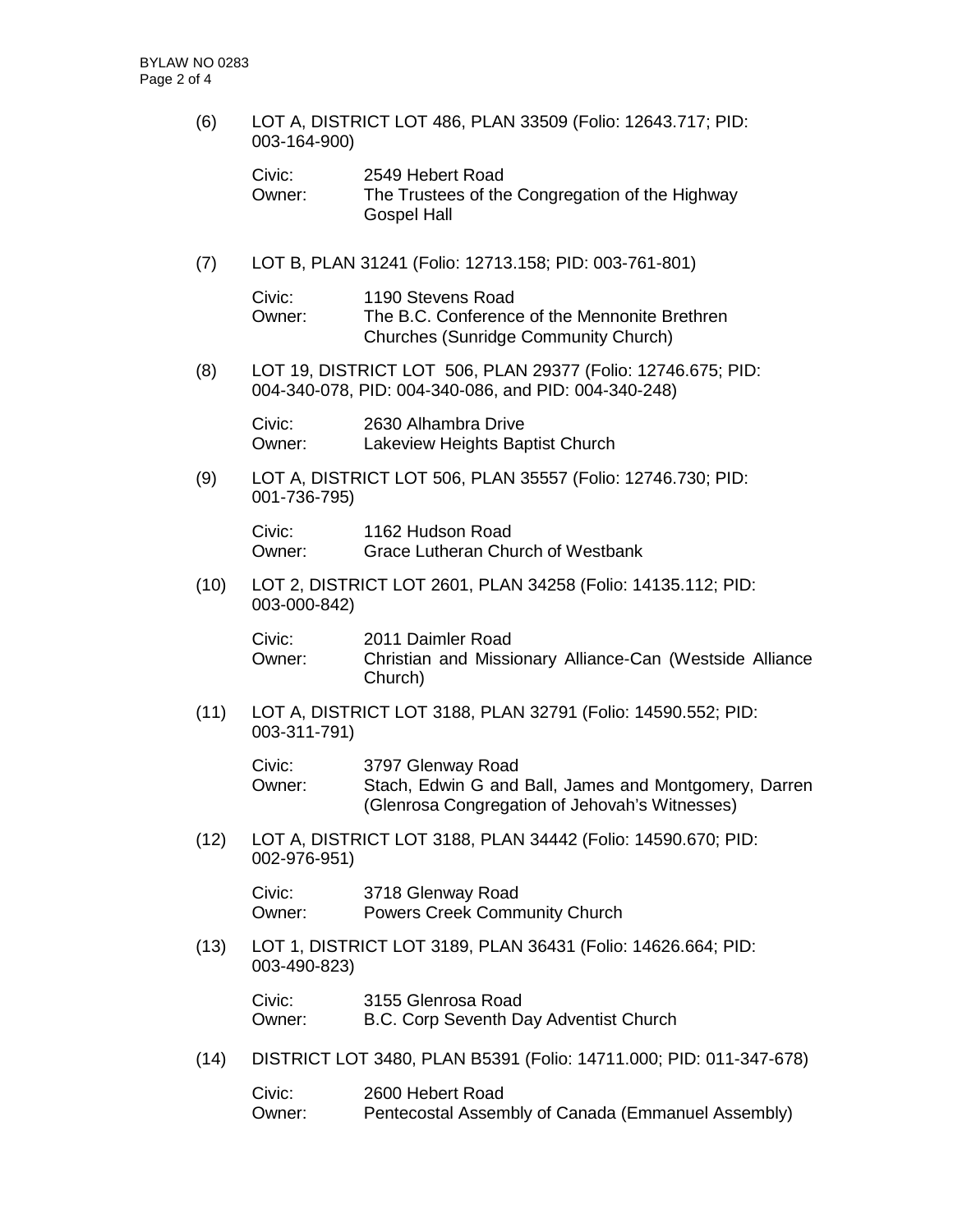- 3. Subject to Section 224 (2)(a) of the *Community Charter*, the following Miscellaneous Non-Profit lands and improvements, unless otherwise specified, shall be exempt from taxation for the 2021 taxation year:
	- (1) LOT 1, PLAN 7108 (Folio: 12270.000; PID: 010-024-115)

| Civic: | 1449 Green Bay Road  |
|--------|----------------------|
| Owner: | Green Bay Bible Camp |

And

DISTRICT LOT 5205 (Folio: 15592.000)

Civic: 1449 Green Bay Road Owner: Green Bay Bible Camp

(2) LOT 15, DISTRICT LOT 486, PLAN 18115 (Folio: 12643.018; PID: 008- 313-857)

Civic: 2545 Churchill Road Owner: Central Okanagan Community Food Bank Society

(3) LOT A, DISTRICT LOT 3189, PLAN KAP68635 (Folio: 14626.035; PID: 024-973-246)

Civic: 3031 McIver Road Owner: Morning Star Bible Camp

(4) LOT 96, DISTRICT LOT 3481, PLAN 20022 (Folio: 14732.099; PID: 007- 928-190

| Civic: | 2829 Inverness Road                             |
|--------|-------------------------------------------------|
| Owner: | Central Okanagan School District #23 (Leased by |
|        | Okanagan Boys and Girls Club)                   |

(5) LOT 4, DISTRICT LOT 486, PLAN KAP4967 (Folio: 12562.000; PID: 010- 394-672

Civic: 2476 Main Street Owner: Pathways Abilities Society

- 4. Subject to Section 224 (2)(a) of the *Community Charter*, the following Miscellaneous Non-Profit lands and improvements, unless otherwise specified, shall be partially exempt (90% of value exempted) from taxation for the 2021 taxation year:
	- (1) LOT 1, PLAN KAP81960, LAND DISTRICT 41 (Folio: 15509.000; PID: 026-813-912)

Civic: 2372 Dobbin Road Owner: City of West Kelowna (Greater Westside of Board of Trade)